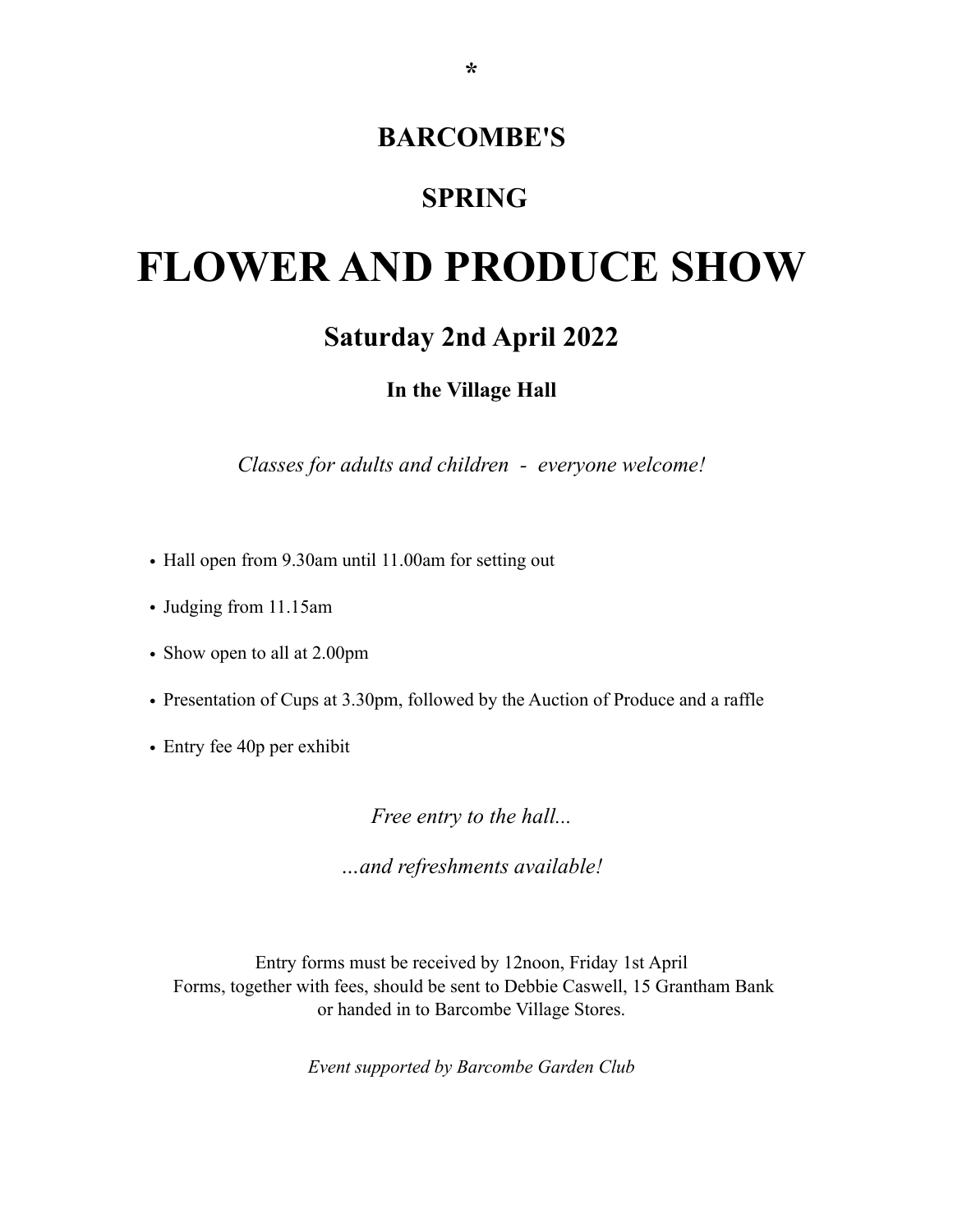#### **OUR SPONSORS**

*The Flower Show thanks all of the following for their kind and generous support. Without them, the Show would not be possible!*

#### **Cup Sponsors**

Barcombe Garden Club Barcombe WI Barcombe Nurseries Goldcliffe Nurseries Christine Arbenz Bradness Gallery The Bevern Trust Jenny Slater

#### **Raffle Sponsors**

The Royal Oak Holman's Bridge Farm Shop Barcombe Nurseries

**Poster and Stationery Sponsor** 

Jeff Goddard

#### **CUPS TO BE AWARDED**

**Barcombe Garden Club Cup** for the Best Flower Exhibit **Slater Cup** for the Best Flower Arrangement Arbenz Cup for the Best Exhibit in the Cookery Section **The Turnbull Salver** for the Best Bunch of Spring Flowers **Bradness Cup** for the Most Points in the Children's Section **Goldcliffe Nurseries Cup** for the Most Points in the Flower and Vegetable Sections **The WI Cup** for the Most Points in the Cookery and Preserves section **The Bevern Trust Trophy** for Photography

(**Points:** three for 1<sup>st</sup> place, two for 2<sup>nd</sup> place and one for 3<sup>rd</sup> place)

#### HOW TO ENTER

A full Schedule of Classes follows. Please fill in the entry form on the last page. Then either take it (with the total entry fee) to **Barcombe Village Shop** or send it to:

**Debbie Caswell 15 Grantham Bank Barcombe BN8 5DJ**

*Cheques should be made payable to 'Barcombe Flower Show'*

#### **PLEASE REMEMBER - ENTRIES CLOSE AT NOON ON FRIDAY 1st APRIL 2022**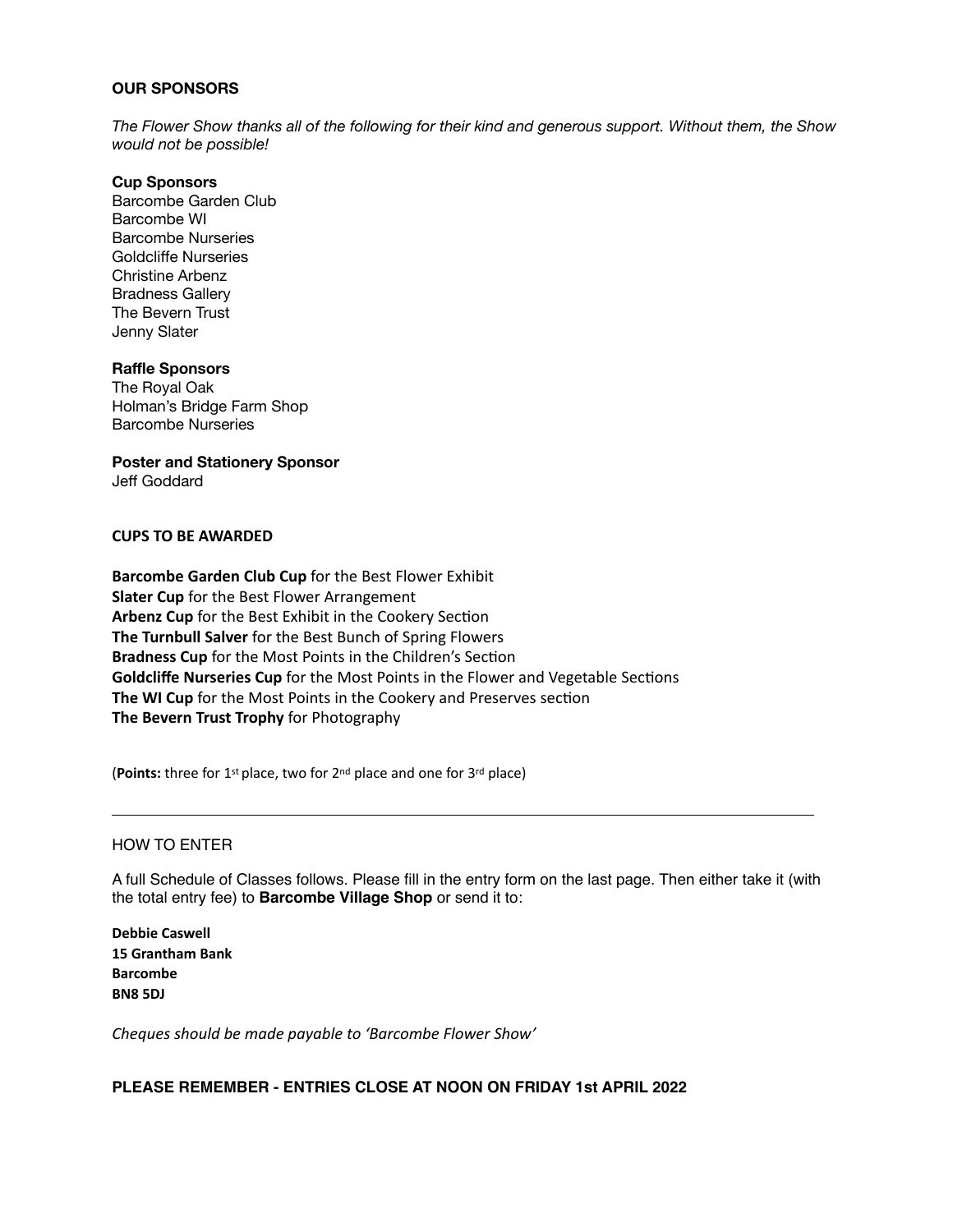# **Schedule – Classes**

## **Flower Section**

| <b>Class</b>   | <b>Item</b>             | Quantity                    | <b>Comment</b>                                                                        |
|----------------|-------------------------|-----------------------------|---------------------------------------------------------------------------------------|
|                |                         |                             |                                                                                       |
| $\mathbf{1}$   | Trumpet daffodil        | Three of one variety        | Trumpet longer than petals                                                            |
| $\overline{2}$ | Trumpet daffodil        | One specimen bloom          | Trumpet longer than petals                                                            |
| 3              | Trumpet daffodil        | Three of one variety        | Trumpet shorter than petals                                                           |
| $\overline{4}$ | Trumpet daffodil        | One specimen bloom          | Trumpet shorter than petals                                                           |
| 5              | Double daffodil         | Three of one variety        | Double flower in one head                                                             |
| 6              | Double daffodil         | One specimen bloom          | Double flower in one head                                                             |
| $\overline{7}$ | Miniature daffodil      | Three of one variety        | A naturally small flower, less than 5cm<br>(2in) diameter                             |
| 8              | Miniature daffodil      | One specimen bloom          | As above                                                                              |
| 9              | Daffodil                | Three of one variety        | Any type not covered in classes 1 to 8<br>above - e.g. cyclamen type or multi-headed. |
| 10             | Daffodil                | Four stems                  | Each of a different variety                                                           |
| 11             | Tulips                  | Three blooms of one variety | Any variety                                                                           |
| 12             | Tulips                  | One specimen bloom          | Any variety                                                                           |
| 13             | Tulips                  | Three blooms                | Each of a different colour/variety                                                    |
| 14             | Hyacinths               | Three blooms                | Of the same or mixed colours.                                                         |
| 15             | Polyanthus              | Six stems                   |                                                                                       |
| 16             | Pansies                 | Six blooms                  |                                                                                       |
| 17             | Pot plant in flower     | One                         | Owned by the exhibitor for more than six<br>months                                    |
| 18             | Tree or shrub in flower | One stem                    | Not more than 1m (3ft 3in) long                                                       |
| 19             | A cactus or succulent   | One                         | In a pot                                                                              |
| 20             | Bowl of bulbs in bloom  | One                         | Medium sized bowl, not exceeding 25cm<br>(10in) diameter                              |
| 21             | Mixed spring flowers    | Five stems                  | At least 3 different varieties not included in<br>other classes, but only 5 stems.    |

## **Fruit and Produce Section**

| <b>Class</b> | Item           | Quantity     | Comment       |
|--------------|----------------|--------------|---------------|
| 22           | Rhubarb        | Three sticks | Untrimmed     |
| 23           | Forced rhubarb | Three sticks | Untrimmed     |
| 24           | Six eggs       |              | Home produced |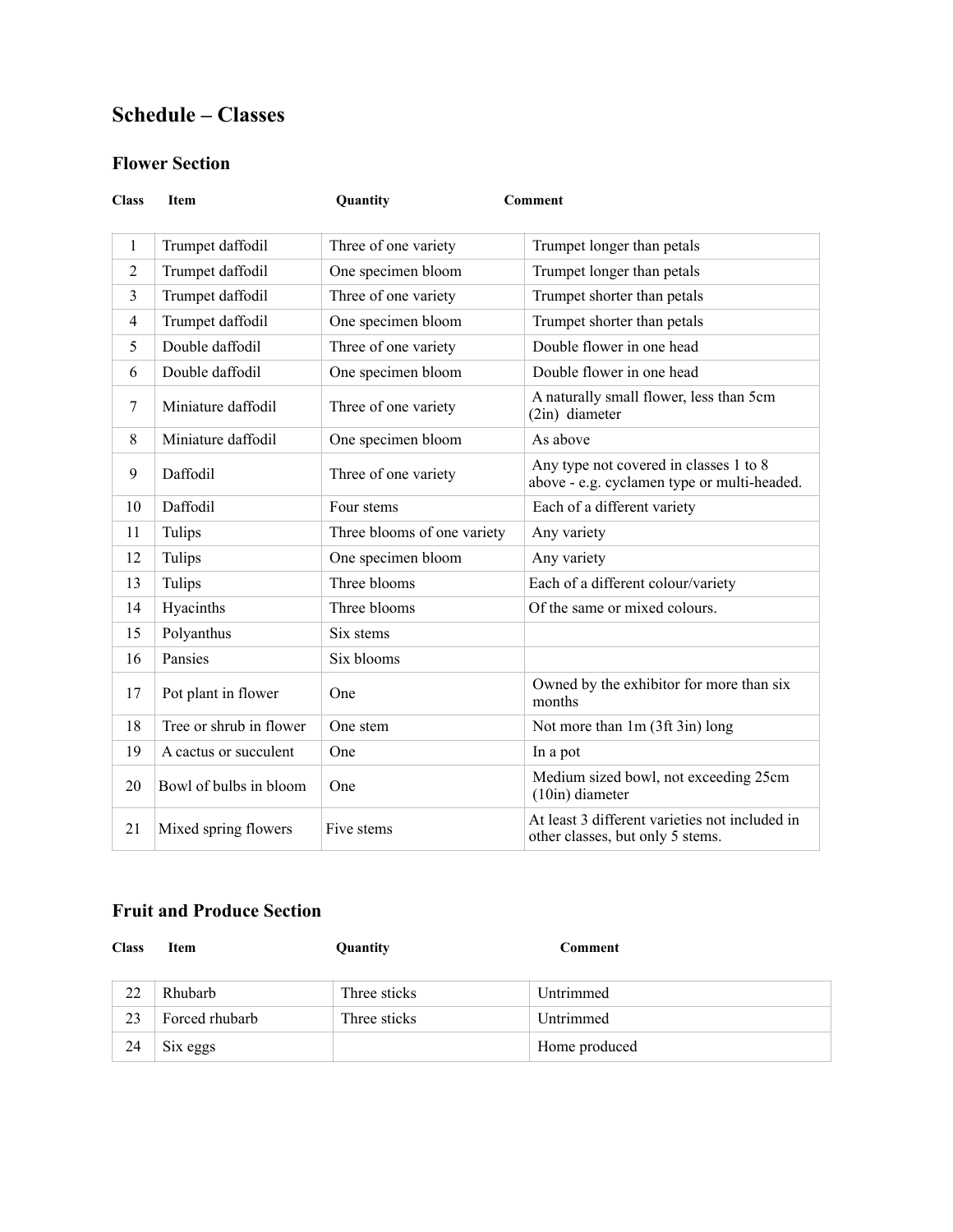## **Flower Arrangement in own container**

Space measurements below indicate maximum width and do not limit height. Bought flowers and accessories may be included.

#### **Class Theme Comment**

| 25 | Platinum Jubilee                      | Maximum width 762mm (2ft 6in)                                                                         |
|----|---------------------------------------|-------------------------------------------------------------------------------------------------------|
| 26 | An Arrangement using a<br>candlestick | Max Width $457$ mm (1ft 6in)                                                                          |
| 27 | Easter Bonnet                         | Decorated with Flowers                                                                                |
| 28 | Bunch of Spring Flowers*              | Hand tied with ribbon or equivalent. This<br>may be displayed in a vase to keep the<br>flowers fresh. |
| 29 | An Arrangement in a Teacup            | And saucer                                                                                            |

# **\* to be judged by popular acclaim!**

## **Cookery Section**

| 30 | A cake decorated to celeb-<br>rate the Platinum Jubilee |          | To be judged on appearance                     |
|----|---------------------------------------------------------|----------|------------------------------------------------|
| 31 | Victoria sponge                                         |          |                                                |
| 32 | A vegan Cake                                            |          |                                                |
| 33 | <b>Empire Biscuits</b>                                  | Five     | See recipe below                               |
| 34 | Simnel cake                                             |          |                                                |
| 35 | Plain scones                                            | Five     |                                                |
| 36 | Belgian Buns                                            | five     |                                                |
| 37 | A Cornish Pasty                                         |          | Own choice of filling                          |
| 38 | <b>Bread</b>                                            | One Loaf | Made in a breadmaker                           |
| 39 | <b>Bread</b>                                            | One Loaf | <b>NOT</b> made in a breadmaker (at any stage) |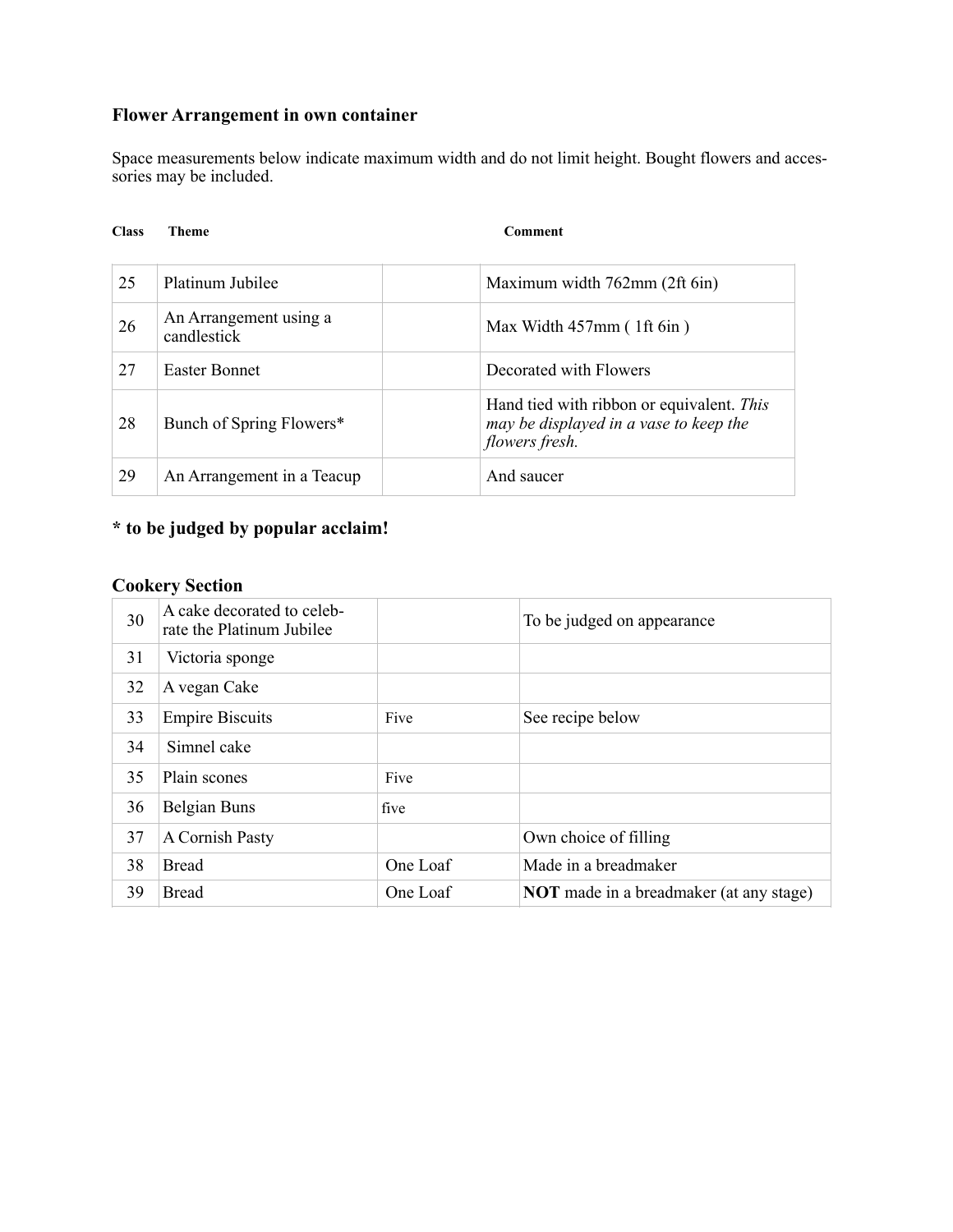## **To make Empire Biscuits...**



#### *Ingredients*

- 175g plain flour, plus extra for dusting
- 100g cold salted butter, cut into cubes
- 335g icing sugar
- $\frac{1}{2}$  tsp vanilla extract
- 2 medium egg yolks
- 100g raspberry jam
- 50g glacé cherries, quartered

#### *Method*

- Make shortbread biscuits using the flour, 85g icing sugar, vanilla and egg yolks. Tip the mixture onto a work surface and briefly knead until the dough has come together. Wrap and chill for 30 mins.
- **•** Heat the oven to 180C/160C fan/gas 4. Line two baking sheets with baking parchment. Lightly dust your work surface with flour and roll the dough out to around 3mm thick. Cut 24 rounds from the dough with a 7cm cutter. Bring the remaining scraps of pastry together and re-roll to make more biscuits. Line up the discs of dough on the baking sheets, then bake for 10-12 mins or until lightly golden brown around the edges. Transfer to a wire rack and leave to cool completely.
- **•** Mix the remaining icing sugar with 2-3 tsp of water to make a very thick icing. Spoon or pipe the icing over the top of half of the biscuits, leaving a border around the edge of each one. Top with a small piece of glacé cherry in the centre, then leave to set for 30 mins. Spread the jam over the un-iced biscuits and sandwich together with the iced halves. *Will keep for two days in an airtight tin.*

## **Preserves Section**

| Seville Orange Marmalade   One jar |         |                           |
|------------------------------------|---------|---------------------------|
| Citrus Marmalade                   | One Jar | <b>NOT</b> Seville orange |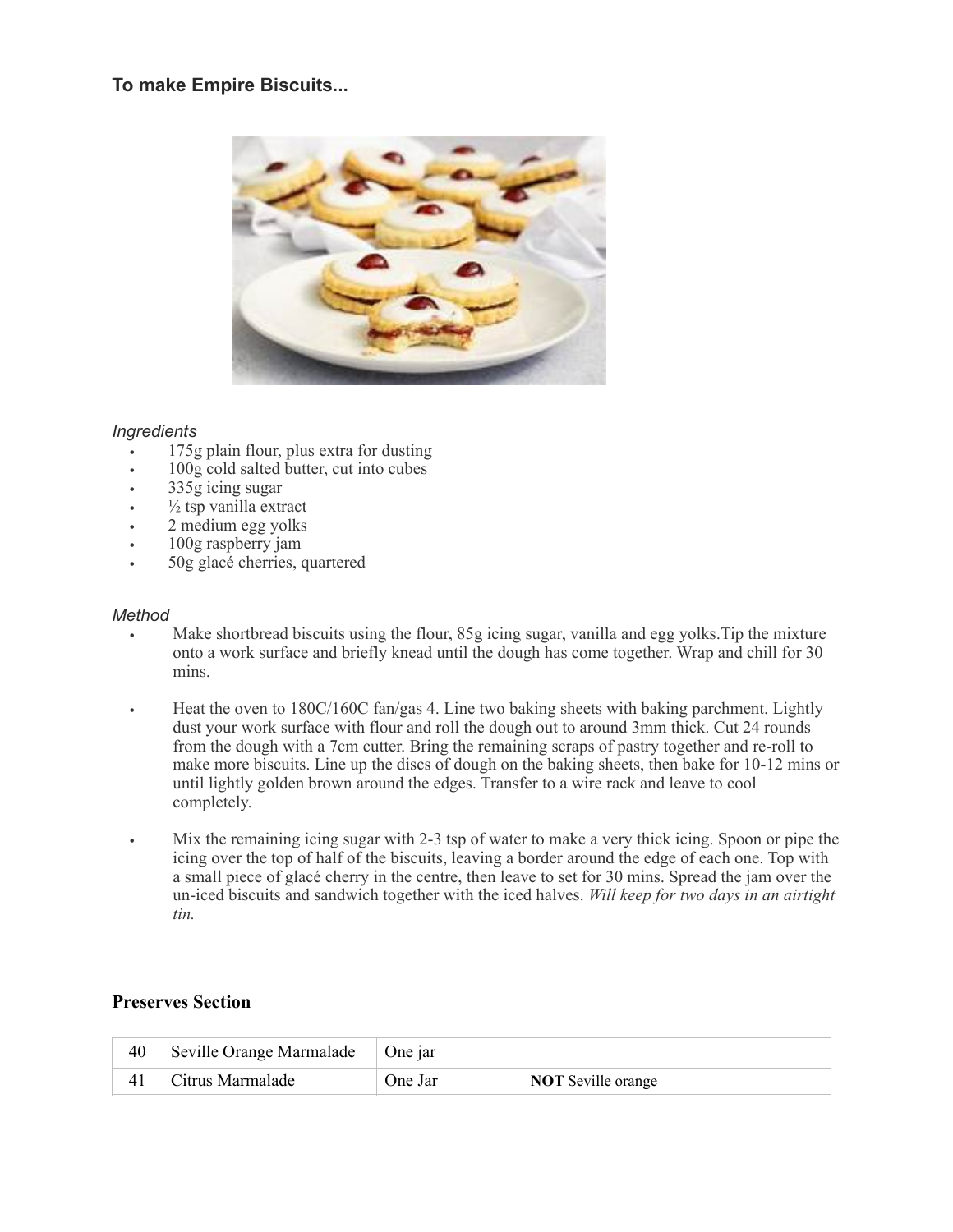| 42 | Jam             | One jar | Single fruit |
|----|-----------------|---------|--------------|
| 43 | Mixed fruit jam | One jar |              |
| 44 | Chutney         | One jar | Any variety  |
| 45 | Mincemeat       | One jar |              |
| 46 | Fruit liqueur   |         |              |

#### **Flowers and craft** *Two sections for each for class: Under 16 and over 16 (Adult)*

| 47 | Easter Bonnet             | Anything goes but not fresh flowers! |
|----|---------------------------|--------------------------------------|
| 48 | An Easter Chicken Collage | Any medium for the collage           |
| 49 | A Knitted Toy             |                                      |
| 50 | A Purse or Small Bag      | Any material                         |

#### **Photography Section**

*Three age groups for each class — Under 12; 12 to under 16; Adult*

**Comment** 

|    | Wildlife in my Garden | Max size $175cm x 125cm (7in x 5in)$ |
|----|-----------------------|--------------------------------------|
|    | 52 A Winter Tree      | Ditto                                |
| 53 | <b>Shapes</b>         | Ditto                                |

Photographs must be unframed and must not exceed 175cm x 125cm (7in x 5in). They may be mounted to a maximum size of 20cm x 15cm (8in x 6in).

Digital photographs can be cropped, re-sized and sharpened but not otherwise manipulated.

Judges will look for:

- Interpretation of title
- Composition
- Technical ability
- Overall impression

## **Art Section**

This will be an exhibition of work and will not be judged. We will welcome any exhibits from local people and the Barcombe Art Group. There will be an opportunity to buy some work.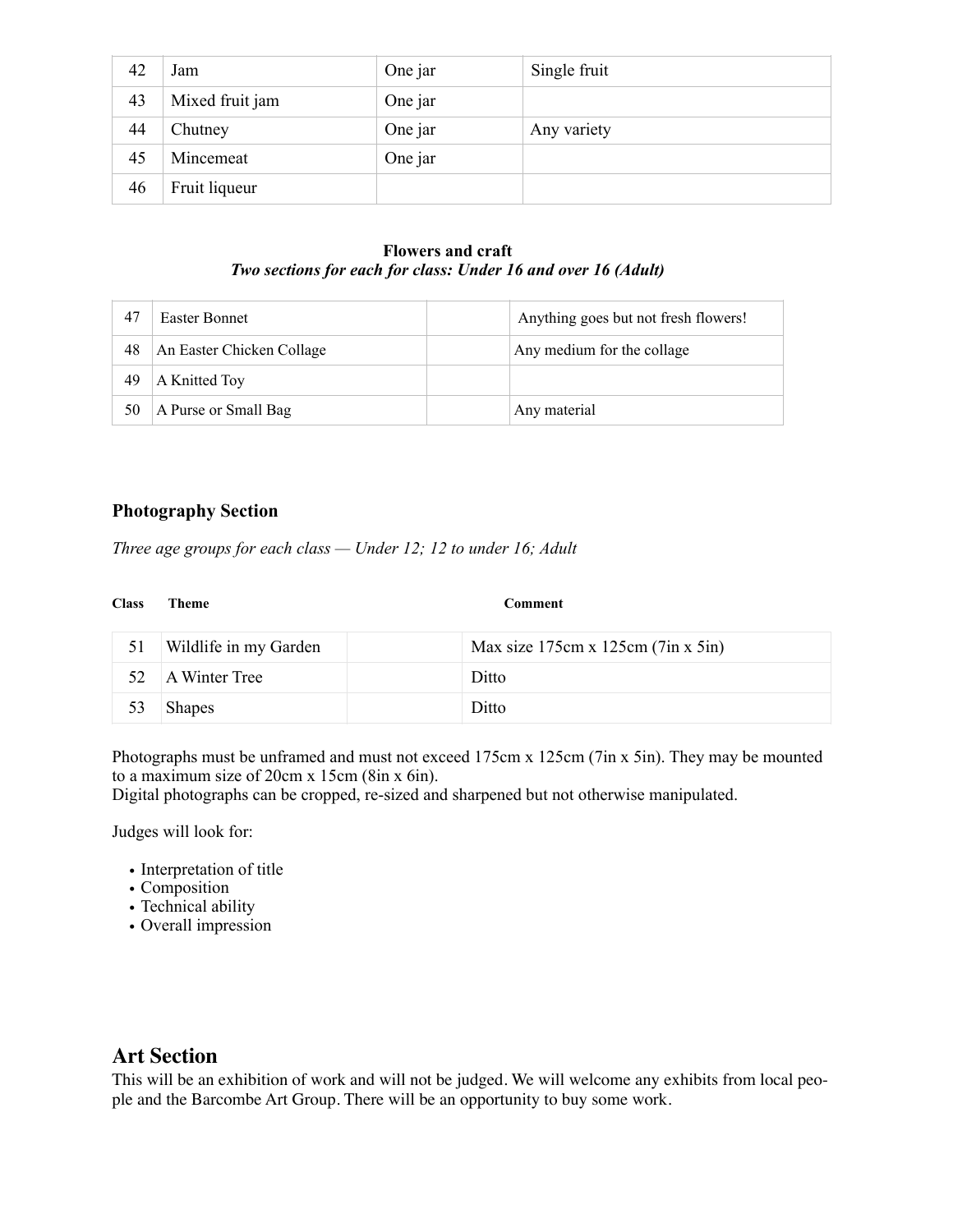## **Children's Section**

*Two age groups for all classes: 4 — 7yrs and 8 — 12yrs*

## **Flowers and Craft**

#### **Class Theme Comment**

| 54 | A Picture of the Queen                                   | Any Medium                              |
|----|----------------------------------------------------------|-----------------------------------------|
| 55 | Collage with an Spring theme $-$ size A4.                |                                         |
| 56 | A Castle made of lego                                    | Your own design                         |
|    | A computer-generated card to send to the<br><b>Oueen</b> | On the occasion of her Platinum Jubilee |
| 58 | Small flower arrangement in a mug                        |                                         |

## **Children's cookery**

| <b>Class</b> | Theme                     | Quantity             | Comment                         |
|--------------|---------------------------|----------------------|---------------------------------|
| 59           | Iced sponge cake          | Diameter<br>18cm/7in | To be judged on decoration only |
| 60           | <b>Chocolate Brownies</b> | Five                 |                                 |
| 61           | Jubilee Biscuits          | Five                 |                                 |

## **Family Section**

|  |  | 62 A Scarecrow | Must be portable! Bring it to the Hall for display. |
|--|--|----------------|-----------------------------------------------------|
|--|--|----------------|-----------------------------------------------------|

## **Exhibitor's rules follow...**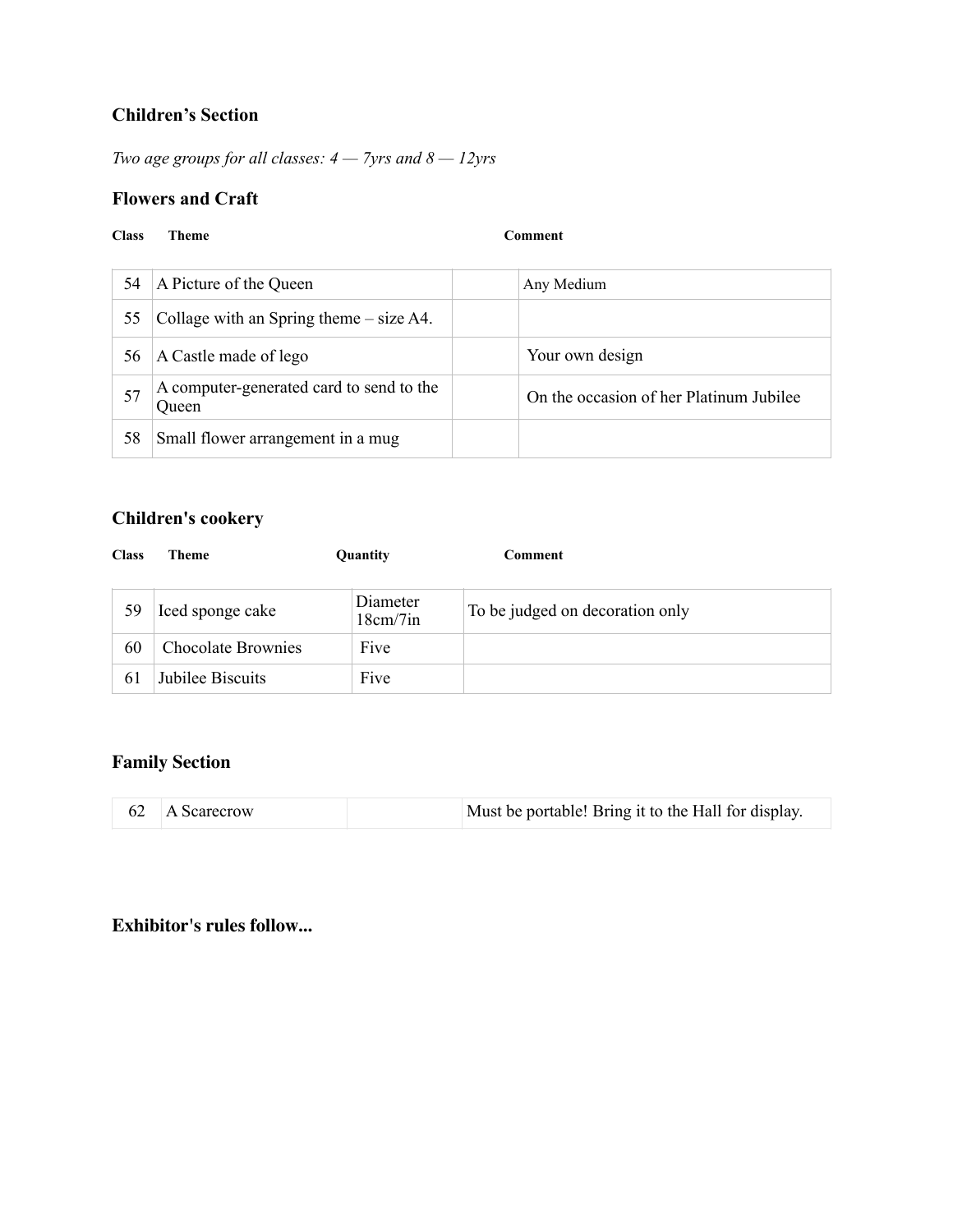# **Rules for Exhibitors**

- 1. On all questions regarding the eligibility of an exhibitor, the decision of the committee shall be final.
- 2. Unless the show schedule specifically states otherwise, any plant, fruit, flower and vegetable exhibited in the competition must be the property of the person in whose name it is entered. It must have been grown by the exhibitor, or cared for by the exhibitor for at least three months prior to the show date.
- 3. All entries are accepted on condition that the committee is satisfied that the above rule has been adhered to.
- 4. The committee shall appoint the Judges whose decision shall be final in all cases. All exhibits may be cut and tested by them and they may withhold prizes, or award additional prizes at their discretion.
- 5. No one shall enter more than one exhibit in each class.
- 6. All exhibits must contain the number of items specified, and be in accordance with the description given in the schedule. Any exhibit that is not in accordance with the schedule will be disqualified.
- 7. All exhibits must be staged between 9.30am and 11.00am and not removed until 3.15pm. Any exhibit not removed will be auctioned at 3.30pm.
- 8. Entries must be on the form attached and forms must be sent to the secretary before the show. No forms will be accepted after **1200 noon** on **Friday 1st April.** Each competitor must use a separate entry form.
- 9. All cut flowers must be staged in vases supplied by the club, unless stated otherwise. These will be available on the day.
- 10. All exhibits, personal property etc. shall be left at the exhibitor's risk and the club shall not be held responsible for loss or damage from any cause whatsoever. Should the show not proceed for any reason, no exhibitor shall have any claim on the club.
- 11. Competition labels must be collected from the show secretary and attached to the exhibits between 9.30am and 11.00am on the day of the show.
- 12. All cups awarded may be kept until one month before the next Show when they should be returned to the organisers.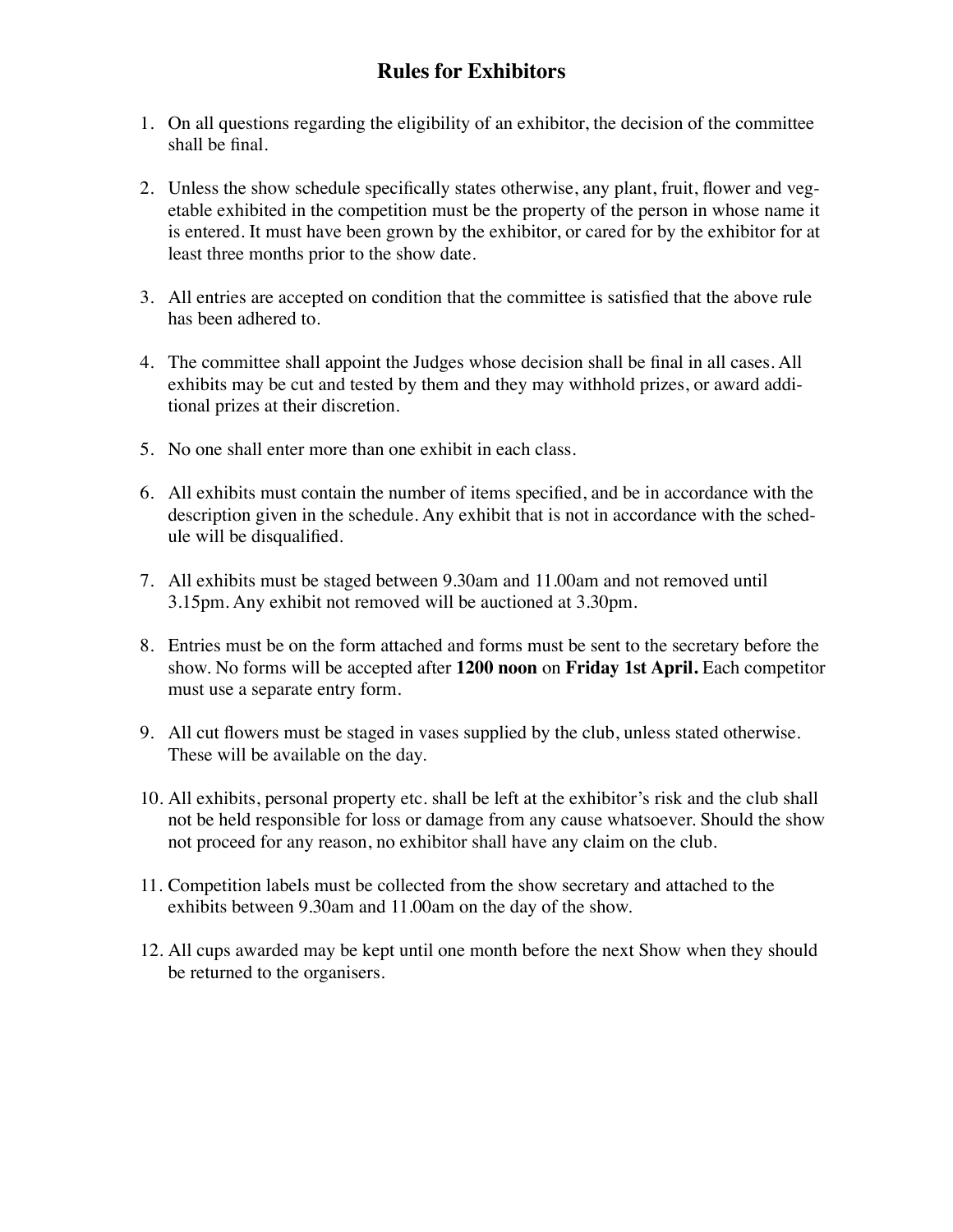# **Barcombe Flower and Produce Show**

| Name:              |                                                  |
|--------------------|--------------------------------------------------|
| Age (if under 16): | <u> 1980 - Jan James James Barbara, martin d</u> |
| <b>Address:</b>    |                                                  |
|                    |                                                  |

| <b>Class Number</b> | Description | <b>Entry Fee</b> |
|---------------------|-------------|------------------|
|                     |             |                  |
|                     |             |                  |
|                     |             |                  |
|                     |             |                  |
|                     |             |                  |
|                     |             |                  |
|                     |             |                  |
|                     |             |                  |
|                     |             |                  |
|                     |             |                  |
|                     |             |                  |
|                     |             |                  |
|                     |             |                  |
|                     |             |                  |
|                     |             |                  |
|                     |             |                  |
|                     |             |                  |
|                     |             |                  |
|                     |             |                  |
|                     |             |                  |
|                     |             |                  |
|                     |             |                  |